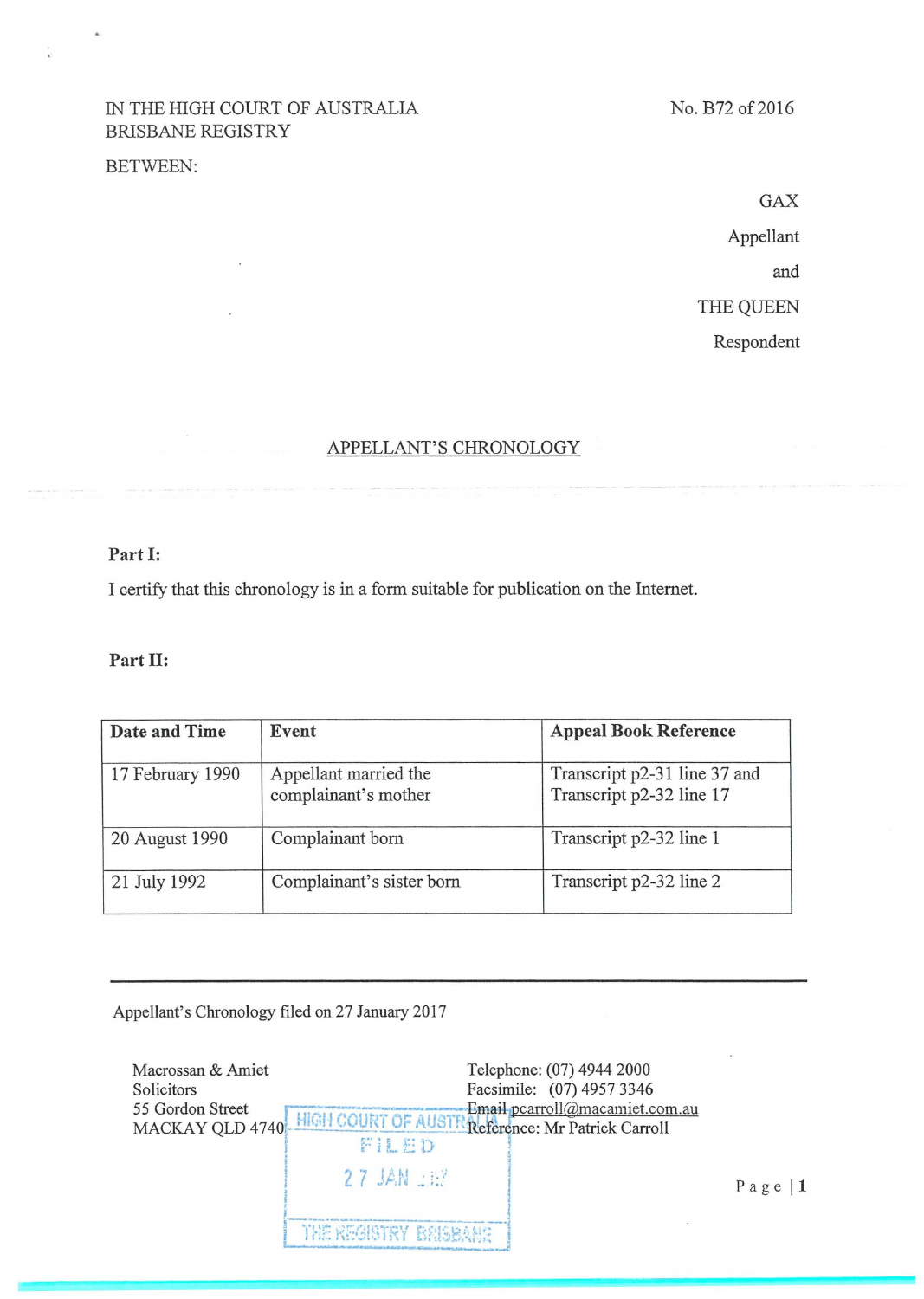| Date and Time    | Event                                                                                                     | <b>Appeal Book Reference</b>                           |
|------------------|-----------------------------------------------------------------------------------------------------------|--------------------------------------------------------|
| January 1996     | Complainant enrolled at State<br>School                                                                   | Transcript p1-6 line 9                                 |
| 17 March 1997    | Complainant's brother H born                                                                              | Transcript p2-32 line 3                                |
| 31 March 2000    | Complainant's brother L born                                                                              | Transcript $p2 - 32$ line 3                            |
| 22 January 2003  | Mother saw doctor about lap band<br>surgery                                                               | Transcript p2-36 lines 1-2                             |
| 12 July 2003     | Mother put an asterisk on a<br>calendar                                                                   | Transcript p2-36 lines 30-40                           |
| 29 July 2003     | Complainant and mother attended<br>on school counsellor and<br>complained about Samantha                  | Transcript p2-44 lines 36-42                           |
| 4 December 2012  | Complainant gave birth to a baby<br>girl                                                                  | Transcript p2-12 line 5                                |
| 20 July 2013     | Complainant came to live with her<br>parents                                                              | Transcript p2-12 line 34                               |
| 22 July 2013     | Complainant's grand-mother died                                                                           | Transcript p2-12 line 28                               |
| July/August 2013 | Complainant's mother and sister in<br>New Zealand for 6 weeks                                             | Transcript p2-12 line 30 -<br>Transcript p2-13 line 4  |
| 2 November 2013  | Complainant made a complaint to<br>police at Mackay                                                       | Transcript p32 lines 35-40                             |
| 3 November 2013  | Complainant provided first<br>statement to police                                                         | Transcript p2-5 line 35                                |
| 23 December 2013 | Mother commenced a proceeding in<br>the Federal Circuit Court seeking<br>division of matrimonial property | Transcript p2-46 line $40 -$<br>Transcript 2-47 line 1 |
| 4 July 2014      | Complainant gave a further<br>statement to police                                                         | Transcript p2-5 line 38                                |
| 18 November 2014 | Indictment presented                                                                                      | p1                                                     |
| 19 March 2015    | Complainant gave evidence in a<br>prior proceeding                                                        | Transcript p33 line 5                                  |

 $\overline{\mathbf{S}}$ 

 $\sim$ 

 $\ddot{\phantom{0}}$